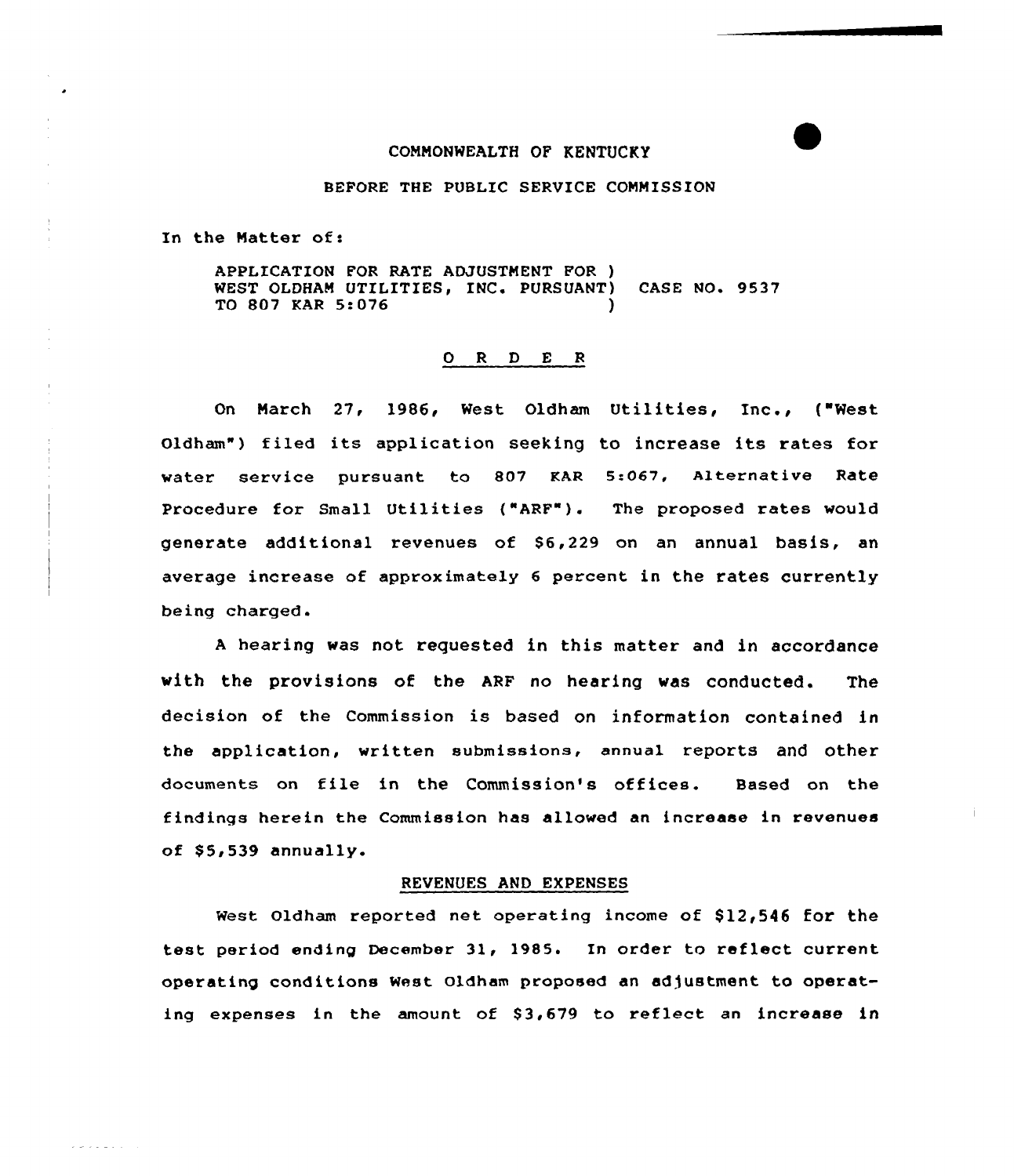purchased water expense. Based on the current rates charged by west Oldham's supplier, Louisville water Company, the Commission finds this adjustment to be acceptable for rate-making purposes.

Furthermore the Commission has increased West Oldham's operating expenses by \$836 to reflect the increase in income taxes due to the additional revenues granted in this case.

The above adjustments to west Oldham's test period operations produced the following results:

|                   | Actual    | Adjustments                         | Adjusted |
|-------------------|-----------|-------------------------------------|----------|
| Operating Revenue | \$106,688 | $-0-$                               | 5106,688 |
| Operating Expense | 94.142    | \$4,515                             | 98,657   |
| Operating Income  | \$12,546  | $\overline{\langle $4,515 \rangle}$ | 8,031    |

#### REVENVE REQUIREMENTS

The Commission determined West Oldham's annual debt service to be 816,435 based on outstanding debt at the end of the test period.<sup>1</sup> West Oldham's adjusted operating income of \$8,031 plus other income of  $$6,152$  provides a debt service coverage ("DSC") of .86X. Xt is the Commission's judgment that a DSC of 1.2X will allow West Oldham to cover its operating expenses, service its debt, and provide an adequate return to its stockholders. The increase in revenues allowed in this proceeding vill provide West Oldham with a DSC of 1.2X.

In addition, the Commission has determined West Oldham's net investment at the end of the test period to be  $$163,017$ , inclusive

1  $$125,000 \text{ X}.13148$  (Amortization Factor) = \$16,435.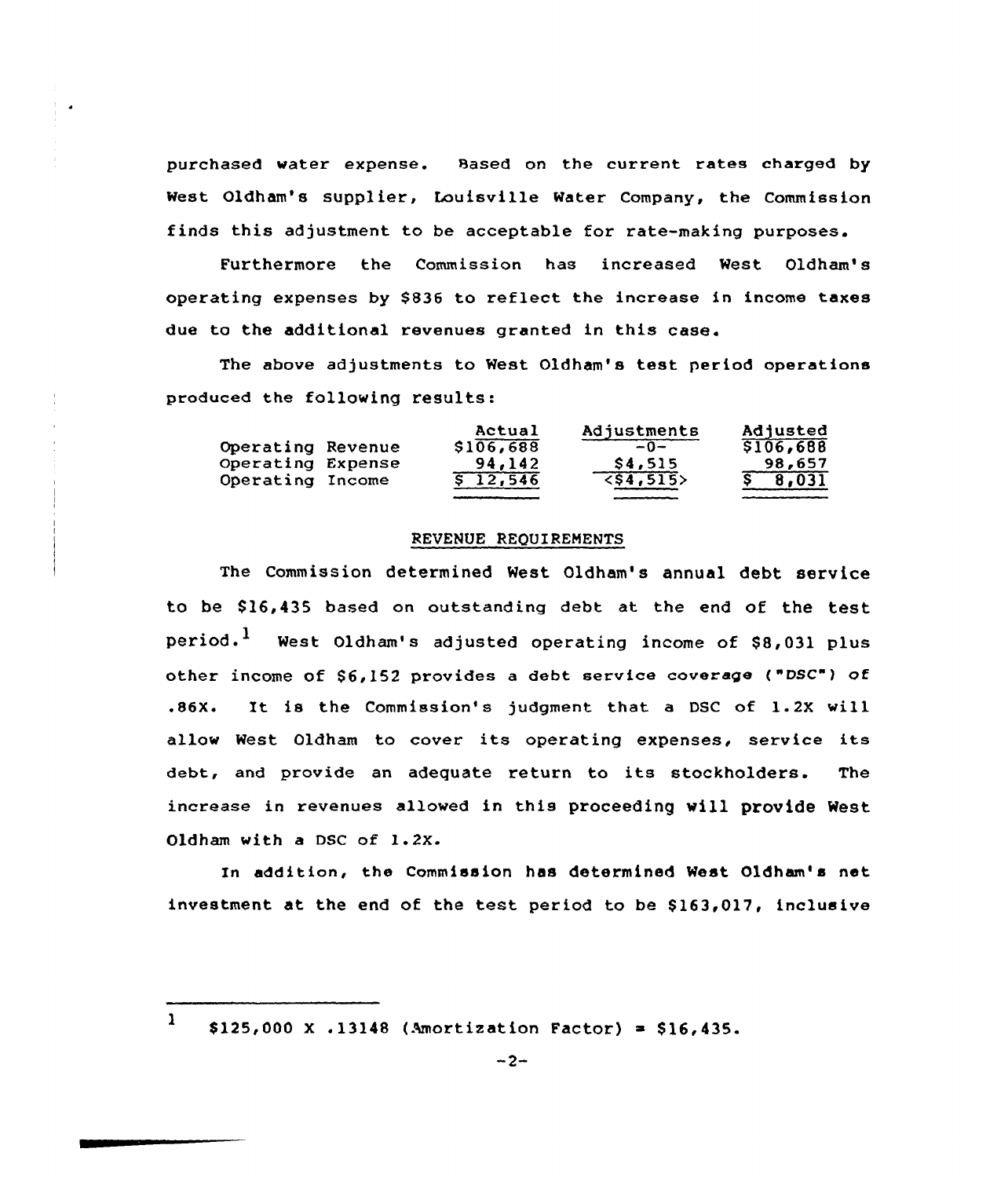of a cash working capital allowance of \$10,943. West Oldham's adjusted operations plus other income and the revenue increase allowed in this proceeding will provide West Oldham with a return on net investment of 12.1 percent. The Commission is of the opinion that <sup>a</sup> rate of return of 12.1 percent is adequate given the current economic conditions.

## **SUMMARY**

The Commission, after consideration of the evidence of record and being advised, is of the opinion and finds that:

l. The rates proposed by West Oldham produce annual revenues in excess of those found reasonable herein and should be denied upon application of KRS 278.030.

2. The rates in Appendix <sup>A</sup> are the fair, just and reasonable rates for West Oldham to charge for water service.

IT IS THEREFORE ORDERED that:

l. The rates proposed by West Oldham be and they hereby are denied.

2. The rates in Appendix <sup>A</sup> be and they hereby are approved as the fair, just and reasonable rates for water service rendered by Nest Oldham on and after the date of this Order.

3. Within 30 days from the date of this Order, West Oldham shall file with this Commission its revised tariff sheets setting out the rates for water service approved herein.

 $-3-$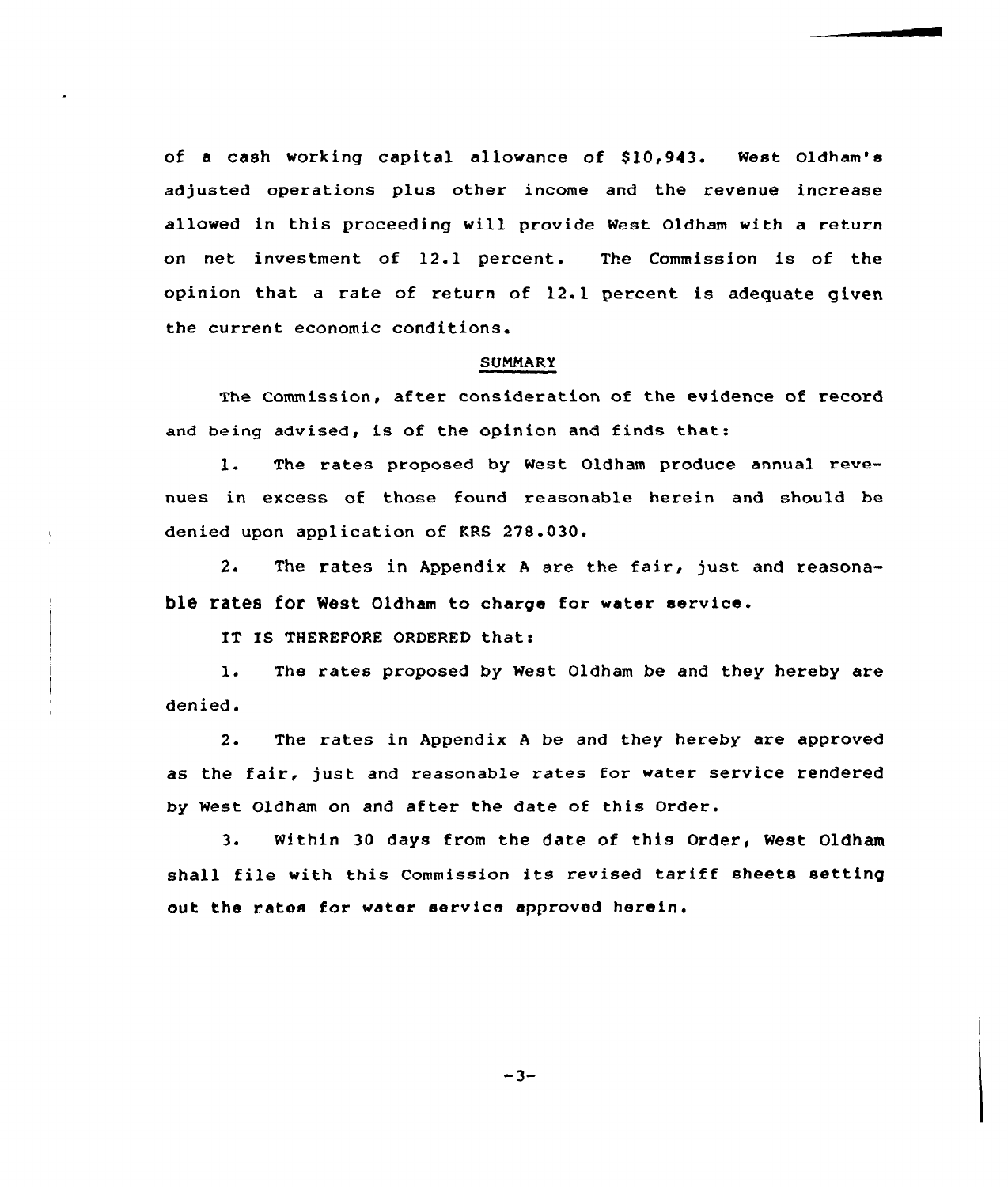Done at Frankfort, Kentucky, this 17th day of June, 1986.

PUBLIC SERVICE COMMISSION

Ruhard D. Veman Chairman Vice Chairman /

nulle Luce XII

ATTEST:

**Secretary**